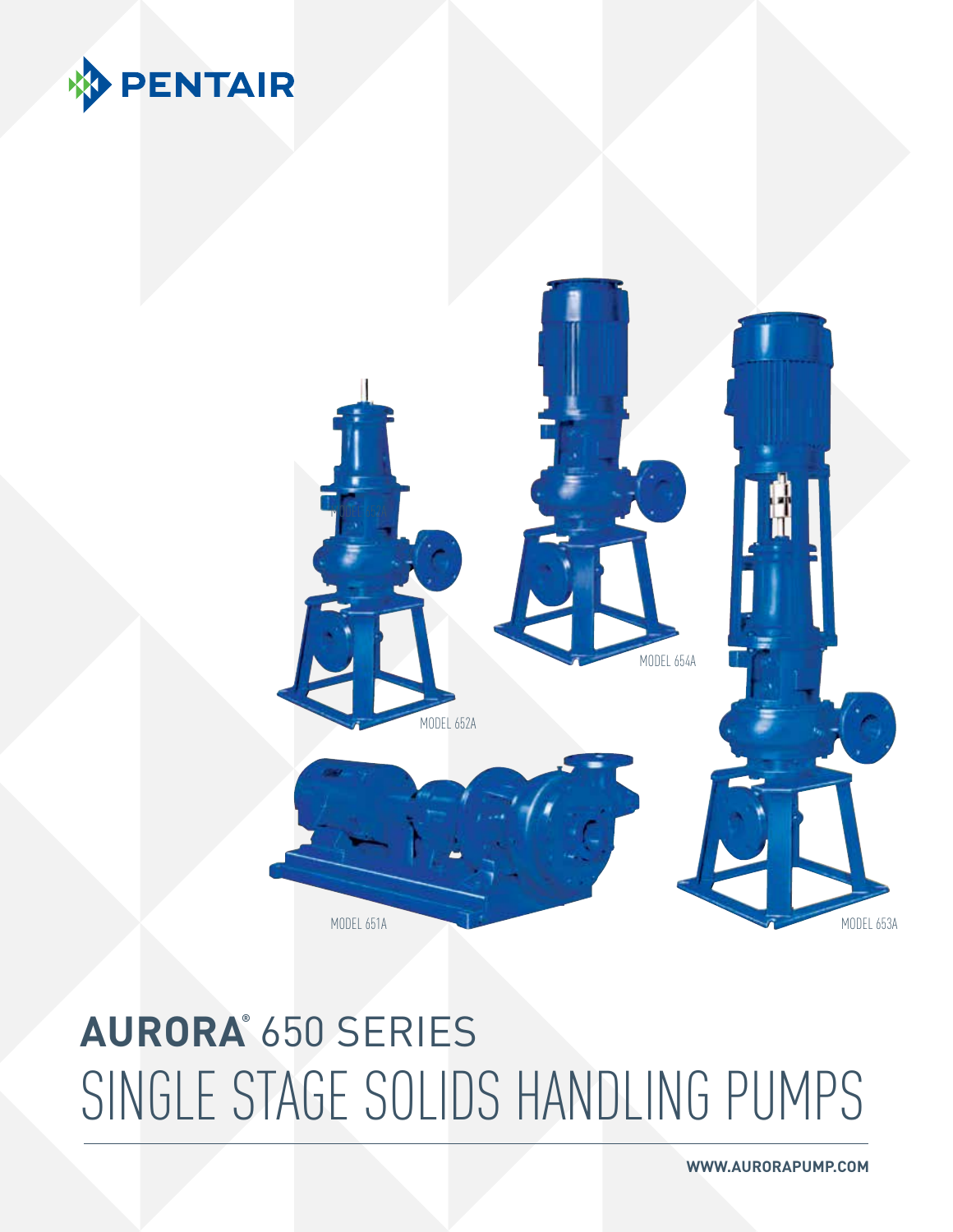### **AURORA®** 650 Series Single Stage Solids Handling Pumps

Capacities to 2000 GPM Heads to 240 Feet Temperatures to 250°F Discharge Sizes 3" and 4"

#### Introduction.

The population explosion along with broader understanding of the water pollution problem has brought about the need for more and better sewage treatment facilities. The installations of today and tomorrow demand more economical and reliable sewage pumping equipment. Longer life has become essential to pump performance. Aurora recognizes this need, and with this bulletin offers the 650 Series of the medium duty horizontal and vertical pumps as our solution to your pumping problems.

Model 651A pumps are horizontally baseplate mounted with a driver flexibly coupled to the pump. This easy-to-service design is recommended where floor space is readily available or where flooding of the installation is not possible.

Model 652A pumps are vertically mounted and utilize flexible shafting between the driver and the pump. This model is frequently used on lift station applications where flooding of the installation is possible. The driver is remote.

Models 653A and 654A are vertically mounted with an elevated driver coupled directly to the pump (Model 653A through a flexible coupling). 653A-654A are popular for installations where floor space is limited and flooding is marginal.

### Quick Reference 650 Series Feature Selector

#### Standard Features

- 1-1/2" to 3" sphere capacity
- All iron fitted pump construction
- Regreaseable bearings
- Double row outboard thrust bearing
- Single row inboard radial bearing
- Hardened stainless steel (450 min. Brinell) shaft sleeve (pumps with packing)
- Leakage accumulator packing gland (Model 652A-653A)
- Impeller clearance adjustment
- Taper shaft fit at impeller
- Carbon steel shaft and impeller key
- Front or back impeller pullout
- Solids handling impeller
- Dynamically balanced impeller
- Suction elbow with handhole (Model 652A-653A-654A)
- Tangential discharge casing
- Hydrostatic test all pumps
- Interwoven graphite/Teflon<sup>®</sup> lubricated acrylic yarn packing
- Lantern ring
- Discharge position No. 1
- Right-hand (clockwise) pump rotation
- Gasket sealed pump shaft
- Coupling guard (Model 651A)

#### Optional Features

- Removable split packing box
- Stainless steel case wear ring
- Stainless steel impeller wear ring
- Single mechanical seal
- Stainless steel shaft
- External stuffing box piping with filter or valve
- Automatic stuffing box grease seal lubricator
- Spacer type coupling (Model 651A only)
- Flexible shaft drive with or without guard (Model 652A only)
- Water seal unit assembly (see Bulletin 680)
- Constant liquid level system (APCO-matic variable speed—see Bulletin 700)
- Certified test report—witnessed or unwitnessed (clear water)
- Special alloy pump construction
- Alternate discharge positions
- Alloy shaft sleeve (standard with mechanical seal)
- Double mechanical seal (std. 654A)
- Suction increasing elbow with clean out (Models 652A-653A-654A)
- Left-hand (counter-clockwise) pump rotation
- Metallic/Plastic hi-temp packing
- Stuffing box bushings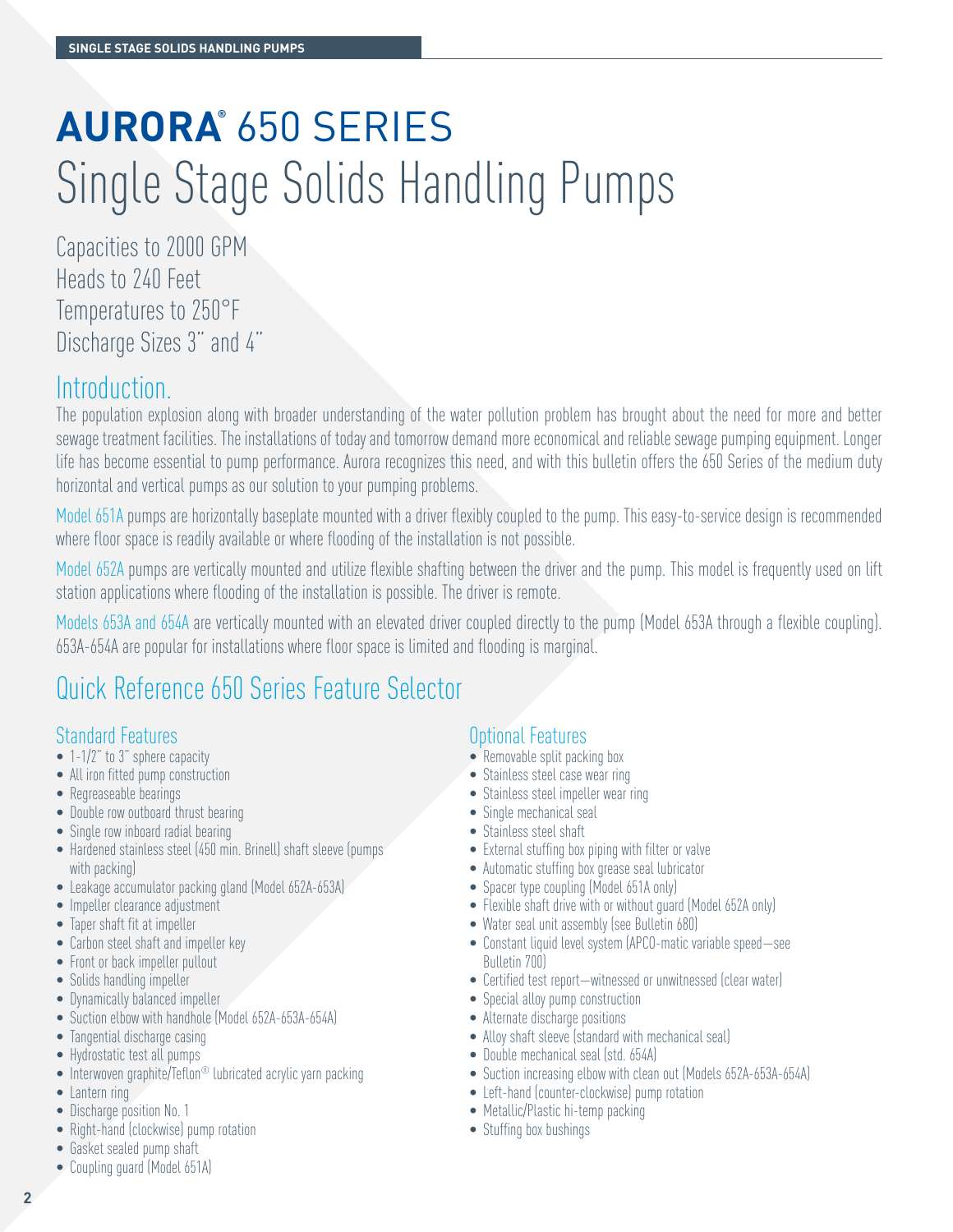## Pump Features

- **A.** Lifting Eye tap in shaft end simplifies disassembly. **B.** External Shaft Adjustment provides for renewing impeller clearance and maintaining pump efficiency.
- **C.** Double Row Thrust Bearings are added protection for high loads. Average bearing life is ten years.
- **D.** Water Slinger

and grease seals protect both bearings from moisture.

- **E.** Leakage Accumulator Gland option to siphon off packing leakage.
- **F.** Stuffing Boxes

are machined for mechanical seals or packing. Either may be used without modification.

**G.** Gaskets

protect shaft from pumped liquid corrosion and contamination.

**H.** Impeller Vanes

brought well into the inlet eye to pick up liquid early and to minimize clogging.

- **I.** Grease Lubrication purges old grease from both bearings.
- **J.** Rugged Shaft with taper for easy impeller removal and minimum deflection.
- **K.** Hardened Stainless Steel Sleeve on packed pumps is securely key locked to the shaft.
- **L.** .002 Maximum Shaft Deflection at stuffing box face extends packing and mechanical seal life.
- **M.** Back Pullout Design

for pump maintenance; does not disturb suction or discharge piping.

**N.** Snap Ring

groove is provided for a snap ring to aid in sleeve removal during preventative maintenance period.

**O.** Steel Impeller Key,

capscrew and washer secure impeller to shaft.



**P.** NEMA Standard HP

mounting face and shaft extension motors.

- **Q.** Large Access Openings provide adequate visibility and working room.
- **R.** Oval Cleanouts

are large, hand size and located to provide visibility and accessibility to the impeller blades and the casing cutwater.

**S.** Discharge

Power Series 5

flanges can be located in 45° increments for eight different positions (suction in 90°-vert. pumps).

- **T.** Standard Gauge Taps are conveniently located at both the discharge and suction flange openings.
- **U.** Standard Drain Taps

are located conveniently in the adapter bracket, suction elbow and casing.

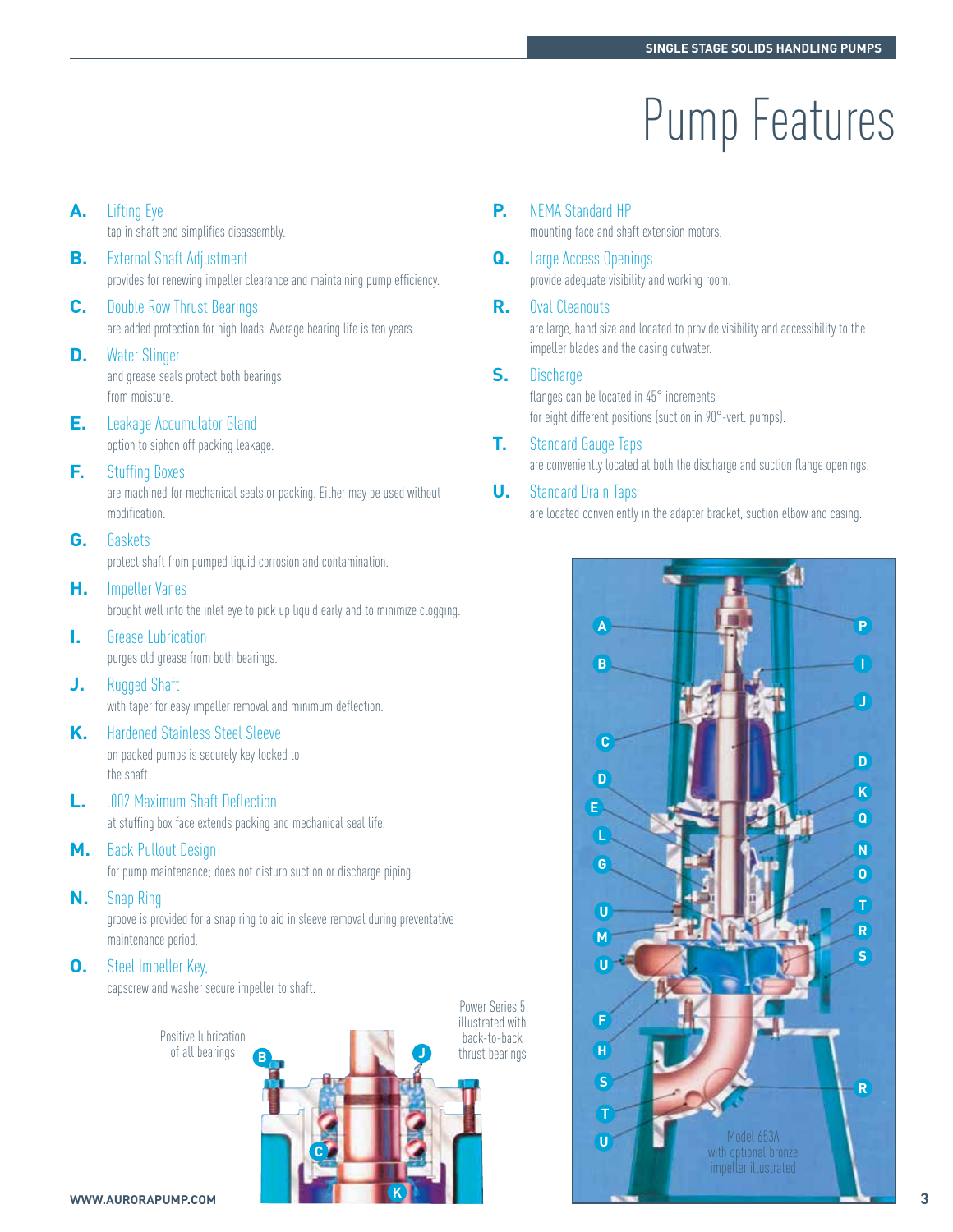## Pump Details

#### Special Pump Features

Efficient tangential discharge. MODEL 651A pumps are horizontally baseplate mounted with a driver flexibly coupled to the pump. SUPPORT of various pump components is important. Inadequate mounting designs impose unnecessary stress and strain on the entire pump and installation. Vibration results. AURORA tangential pumps designed to provide the best available component support. HORIZONTAL 651A UNITS are supported at both pump and coupling end. This, with tangential discharge support, provides protection against pipe strain and maintains casing support when the drive end of the pump is removed for servicing. The rear support foot greatly simplifies coupling alignment and is an important Aurora feature. On VERTICAL 653A UNITS, the steel motor base has a tangential pump registered fit at the motor end and is fastened to a separate pump adapter. This exclusive arrangement assures alignment and concentrates loads on the separate pump adapter eliminating strain and misalignment of the bearing housing. On 652A-653A-654A UNITS the steel base provides a rigid support for the complete pump unit. 654A is close coupled

#### Split Packing Boxes

Split packing boxes separate vertically through the packing insert to simplify packing replacement and shaft sleeve inspection. The insert halves are doweled, register aligned and gasketed to prevent leakage. Only six bolts need to be removed to disassemble the insert from the pump assembly.

#### Double Mechanical Seals

Double mechanical seals must be recommended for gritty or abrasive applications. Seal faces are protected by clear water under pressure, injected directly into the seal cavity. The seal box design allows speedy seal maintenance. Single mechanical seals are available.

#### Leakage Accumulator

A leakage accumulator for vertical pump models with packed stuffing boxes collects seepage for easy drain-off. The gland halves are dowelaligned.



TANGENTIAL DISCHARGE Optional dishcarge position illustrated



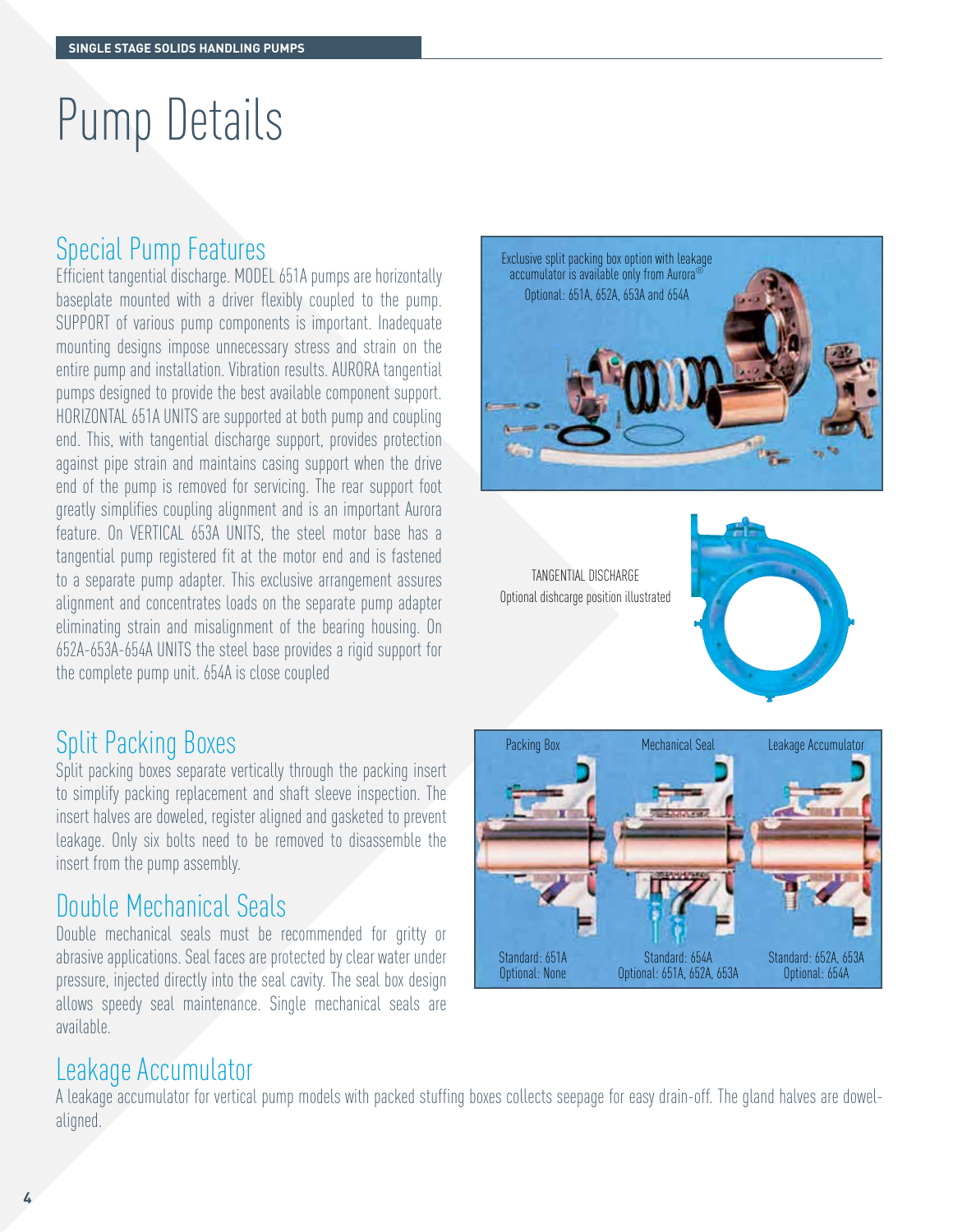## Performance Data

### 1150 RPM



### 1750 RPM

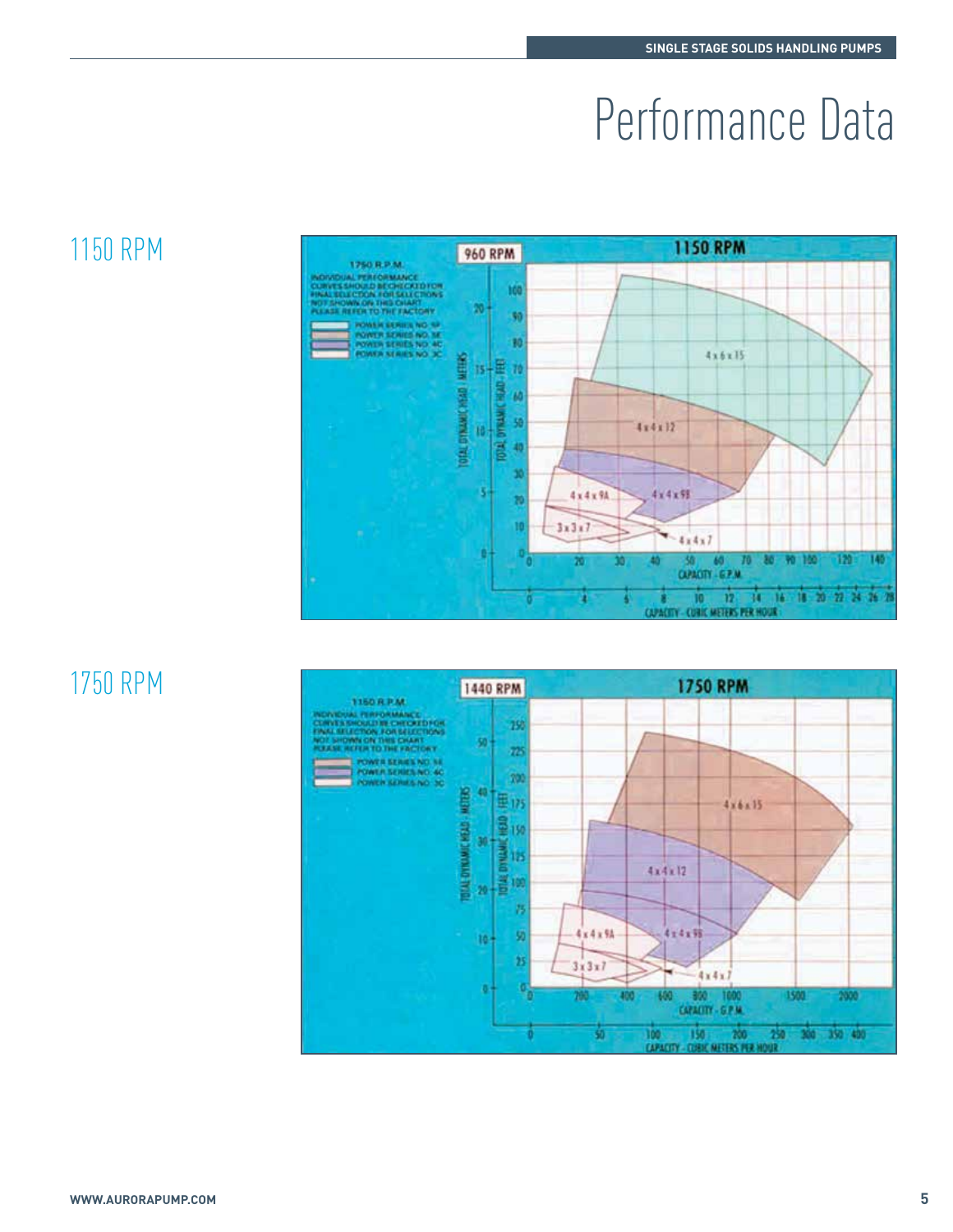#### Dimensional Details **AG** C ↞ CP









**Model 651A Model 654A Model 652A Model 653A**

651A, 652A, 653A and 654A Dimensions – Pump \*Add 2" w/Frame 284 HPH or larger Pump Size Power Serie Pump Weight A D U X Y Z  $\cap$ VD VE VY Disch. Suction Case 651A 652A 653A 651A 652A 653A 654A 3 3 7 3C 192 257 291 17 6-1/4 1-1/4 6 3 5 26-5/8 30-7/8 43-1/2 26-9/16 16-1/4 7-3/4 5-1/2 3 | 3 | 9 | 3C | 238 | 303 | 337 | 17 | 6-1/4 | 1-1/4 | 7 | 4-1/16 | 6-1/8 | 28-3/8 | 41-5/8 | 45-1/4 | 28-5/16 | 17-5/16 | 7-3/4 | 5-1/2 4 4 7 3C 207 293 337 17 6-1/4 1-1/4 7 4-1/2 5-3/8 28-3/8 41-7/8 45-1/2 28-9/16 18 6-15/16 6-1/2 4 4 9A 3C 232 318 351 17 5-1/4 1-1/4 8-1/4 4-1/4 7-1/16 27-1/2 41 44-5/8 27-11/16 17-3/4 6-15/16 6-1/2 4 4 9B 4C 242 378 351 17 11 1-1/4 10 6-3/16 7-7/8 28-7/8 42-3/8 46-1/8 29-3/16 19-11/16 6-15/16 6-1/2 4 | 4 | 12 | 4C | 317 | 402 | 435 | 17 | 13-1/2 | 1-1/4 | 10-1/2 | 6-1/4 | 9 | 28-7/8 | 42-3/8 | 46-1/8 | 29-3/16 | 19-3/4 | 6-15/16 | 6-1/2 4 | 4 | 12 | 5E | 327 | 412 | 445 | 17 | 13-1/2 | 2-3/8 | 10-1/2 | 6-1/4 | 9 | 39-7/8 | 53-3/8 | 56-15/16\* | 30-3/8 | 19-3/4 | 6-15/16 | 6-1/2 4 5 15 5E/5F 797 1060 1292 24 15-1/4 2-3/8 10-1/2 6-3/16 10-1/4 39-1/2 57-3/8 50-15/16\* 34-3/8 24-1/16 9-7/8 8

|                | 651A - Base Dimensions |           |              |                        |                |            |            |            |                |             |                           |
|----------------|------------------------|-----------|--------------|------------------------|----------------|------------|------------|------------|----------------|-------------|---------------------------|
| Pump Size      |                        |           |              |                        |                |            |            |            |                |             |                           |
| Disch.         | Suction                | Case      | Power Series | Motor<br><b>Frames</b> | <b>Base</b>    | <b>HA</b>  | HB         | HD         | HG             | HL.         | Base<br>Weight<br>in lbs. |
| 3              | 3                      | 7         | 3C           | 56-215T                | 7              | $20 - 1/2$ | $36 - 1/2$ | $9 - 1/4$  | 3              | $10 - 5/16$ | 92                        |
|                |                        |           |              | 254T                   | 8              | $20 - 1/2$ | $42 - 1/2$ | $9 - 1/4$  | $\overline{3}$ | $10 - 5/16$ | 106                       |
| $\overline{3}$ | $\overline{3}$         | 9         | 3C           | 56-215T                | $\overline{7}$ | $20 - 1/2$ | $36 - 1/2$ | $9 - 1/4$  | $\overline{3}$ | $12 - 3/16$ | 92                        |
|                |                        |           |              | 254T                   | 8              | $20 - 1/2$ | $42 - 1/2$ | $8 - 1/4$  | $\overline{3}$ | $12 - 3/16$ | 106                       |
| $\sqrt{4}$     | 4                      | 7         | 3C           | 56-215T                | 7              | $20 - 1/2$ | $36 - 1/2$ | $9 - 1/4$  | 3              | $10 - 5/16$ | 92                        |
|                |                        |           |              | 254T                   | 8              | $20 - 1/2$ | $42 - 1/2$ | $9 - 1/4$  | 3              | $10 - 5/16$ | 106                       |
| $\sqrt{4}$     | 4                      | <b>9A</b> | 3C           | 56-215T                | 7              | $20 - 1/2$ | $36 - 1/2$ | $9 - 1/4$  | $\overline{3}$ | $11 - 7/16$ | 92                        |
|                |                        |           |              | 254T                   | 8              | $20 - 1/2$ | $42 - 1/2$ | $9 - 1/4$  | 3              | $11 - 7/16$ | 106                       |
| 4<br>4         |                        | 9B        | 40           | 182T-213T              | 9              | $20 - 1/2$ | $48 - 1/2$ | 14         | $\overline{3}$ | $2 - 15/16$ | 121                       |
|                |                        |           |              | 215T-286T              | 10             | $20 - 1/2$ | $56 - 1/2$ | 14         | 3              | $2 - 15/16$ | 140                       |
| 4              |                        | 12        | 40           | 182T-213T              | $\mathfrak{g}$ | $20 - 1/2$ | $48 - 1/2$ | $16 - 1/2$ | $\overline{3}$ | 5/8         | 121                       |
|                | 4                      |           |              | 215T-286T              | 10             | $20 - 1/2$ | $56 - 1/2$ | $16 - 1/2$ | $\overline{3}$ | 5/8         | 140                       |
| 4              | 4                      | 12        | 5E           | 213T-256T              | 13             | $26 - 3/4$ | $64 - 1/2$ | $17 - 1/2$ | 4              | 5/8         | 256                       |
|                |                        |           |              | 284TS-326T             | 14             | $26 - 3/4$ | $72 - 1/2$ | $17 - 1/2$ | 4              | 5/8         | 287                       |
|                | 5                      | 15        | 5E/5F        | 213T-365T              | 14             | $26 - 3/4$ | $72 - 1/2$ | $19 - 1/4$ | 4              | $1 - 9/16$  | 287                       |
| 4              |                        |           |              | 404TS-444T             | 18             | $29 - 1/8$ | $82 - 1/2$ | $19 - 1/4$ | 4              | $1 - 9/16$  | 451                       |

#### Notes:

- 1. Dimensions and weights are approximate.
- 2. Refer to factory for base dimensions when spacer couplings are specified.
- 3. Not for construction purposes unless certified.
- 4. Frame sizes shown are for open drip-proof motors only.
- 5. Suction and discharge flanges are American Standard 125#
- 6. Conduit box is shown in approximate position. Dimensions are not specified as they vary with each motor manufacturer.
- 7. Add pump, base and motor weight for unit weight.
- 8. Horizontal motors are "T" frame as shown Vertical motors are "HP" frame.

| Motor Frames |                |                |         |    |    |
|--------------|----------------|----------------|---------|----|----|
|              | Horsepower     |                | Weight  |    |    |
| Motor Frame  | 1750 RPM       | 1150 RPM       | in lbs. | Ċ  | AG |
| 143T         | 1              | 3/4            | 40      | 12 | 11 |
| 145T         | $1 - 1/2 - 2$  | $\mathbf{1}$   | 45      | 13 | 12 |
| <b>182T</b>  | 3              | $1 - 1/2$      | 77      | 13 | 13 |
| <b>184T</b>  | 5              |                | 85      | 14 | 14 |
| 213T         | $7 - 1/2$      |                | 150     | 16 | 16 |
| 215T         | 10             | 5              | 190     | 18 | 17 |
| 254T         | 15             | $7 - 1/2$      | 230     | 21 | 19 |
| 256T         | 20             | 10             | 250     | 23 | 21 |
| 284T         | 25             | 15             | 350     | 24 | 22 |
| 286T         | 30             | 20             | 380     | 25 | 23 |
| 324T         | 40             | 25             | 475     | 26 | 24 |
| 326T         | 50             | 30             | 525     | 28 | 26 |
| 364T         | $\overline{a}$ | 40             | 630     | 29 | 25 |
| 364TS        | 60             |                | 630     | 27 | 25 |
| 365T         | $\overline{a}$ | 50             | 690     | 30 | 25 |
| 365TS        | 75             | $\overline{a}$ | 690     | 28 | 25 |
| 404T         |                | 60             | 830     | 30 | 28 |
| 404TS        | 100            |                | 830     | 30 | 28 |
| 405T         |                | 75             | 915     | 34 | 28 |
| 405TS        | 125            | $\overline{a}$ | 915     | 31 | 78 |
| 444T         |                | 100            | 1000    | 38 | 32 |
| 444TS        | 150            |                | 1000    | 34 | 32 |
| 445T         |                | 125            | 1100    | 40 | 32 |
| 445TS        |                |                |         | 36 |    |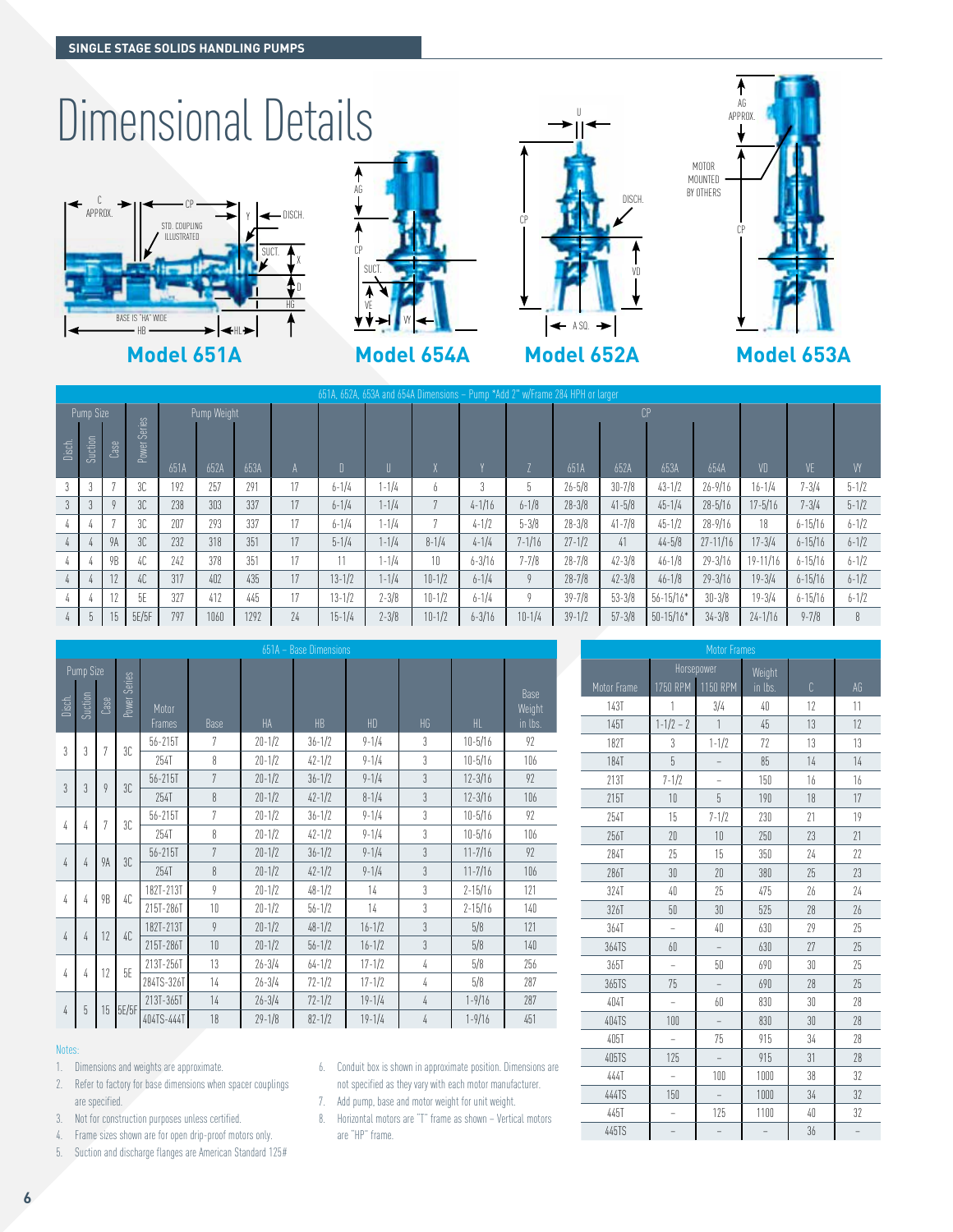### Engineering Specifications

Furnish and install as shown on the plans, Aurora Model \_\_\_\_\_\_ (Horizontal-651A) (Vertical-653A Flexible Coupled) (Vertical-652A Open Shaft) (Vertical-654A Close Coupled) type Non-Clog Centrifugal pump. The pump shall be capable of delivering a capacity of \_\_\_\_\_\_ GPM when operating against a total dynamic head of feet. The pump shall also deliver a maximum of GPM when operating against a head of \_\_\_\_\_\_ feet. The minimum shut-off head acceptable will be \_\_\_\_\_\_ feet.

The pump shall operate at a maximum speed of The pump shall operate at a maximum speed of operating at a lesser rotative speed will be considered, but in no event will a pump operating at more than the maximum speed specified be acceptable.

The pump casing shall be of the tangential design and will be constructed of cast iron and shall be of sufficient thickness to withstand stresses and strains at full operating pressures. Casings shall be subject to a hydrostatic pressure test of 125 lbs. A handhole is to be provided in the 3" and 4" casings for clean out purposes. The casing design shall allow front or rear impeller pullout.

The bearing housing is to be of cast iron and shall be furnished with a set of regreaseable bearings for both radial and thrust loads. A double row thrust bearing is to be provided to ensure maximum bearing life under extreme thrust loads. The bearings shall have an average life of 100,000 hours and shall be mounted in a machined, moisture- and dustproof housing. The housing is to have a register fit and then bolted to the pump casing to ensure permanent alignment.

An extra deep (split) packing box simplifying packing replacement and shaft sleeve inspection is to be provided and must be so arranged with a lantern ring for either grease lubrication or tapped connections for water sealing from an outside source. A 3/8" drain opening must be provided to facilitate removal of lubricating liquid.

The impeller is to be of cast iron and shall be capable of passing a maximum sphere size of \_\_\_\_\_\_\_ inches. The impeller shall be dynamically balanced before assembly into the pump and shall be securely fastened to the shaft by means of a steel key and impeller locknut. Axial adjustment of the impeller is to be external and a minimum clearance of thousands should be maintained between the impeller and suction wearplate. The pump shaft shall be constructed of high-grade carbon steel having a tapered impeller extension and accurately machined. The minimum diameter acceptable between bearings will be 2-3/8 inches. The pump shall be protected from wear by a corrosion- and wear-resisting hardened stainless steel shaft sleeve having a 450 minimum Brinell hardness. An O-ring type gasket must be provided between the impeller hub and the shaft sleeve to prevent pumped liquid from corroding the shaft.

#### Model 651A Horizontal

The pump and motor shall be mounted on a common (steel) (steel drip rim) base. Alignment shall be checked in accordance with the Standards of the Hydraulic Institute after installation and there shall be no strain transmitted to the pumps.

#### Model 652A Vertical Open Shaft, 653A Vertical Flexible Coupled and 654A Close Coupled Vertical Pumps

The pump shall be supported by a fab. steel pedestal base. The pedestal shall have openings large enough to permit access to the suction line. An optional handhole of not less than 3" in diameter must be provided in the suction elbow on 3" and 4" pumps. The pedestal must be of sufficient height so that the suction elbow will not touch the floor or foundation upon which it stands.

Vertical flexible coupled pumps shall be furnished with fab. steel motor bracket which is to be bolted to a separate pump adapter. The motor bracket must be machined with a register fit to ensure proper alignment of motor shaft and pump shaft. 654A is coupled directly to the motor shaft extension.

Vertical open shaft pumps are to be driven through flexible shafting with diameter tubing, and intermediate bearings. Shafting must be of sufficient size to transmit required horsepower and must be provided with a slip spline which will permit removal of the pump rotating assembly without removing any section of intermediate shafting, bearings, suction or discharge piping (sections required).